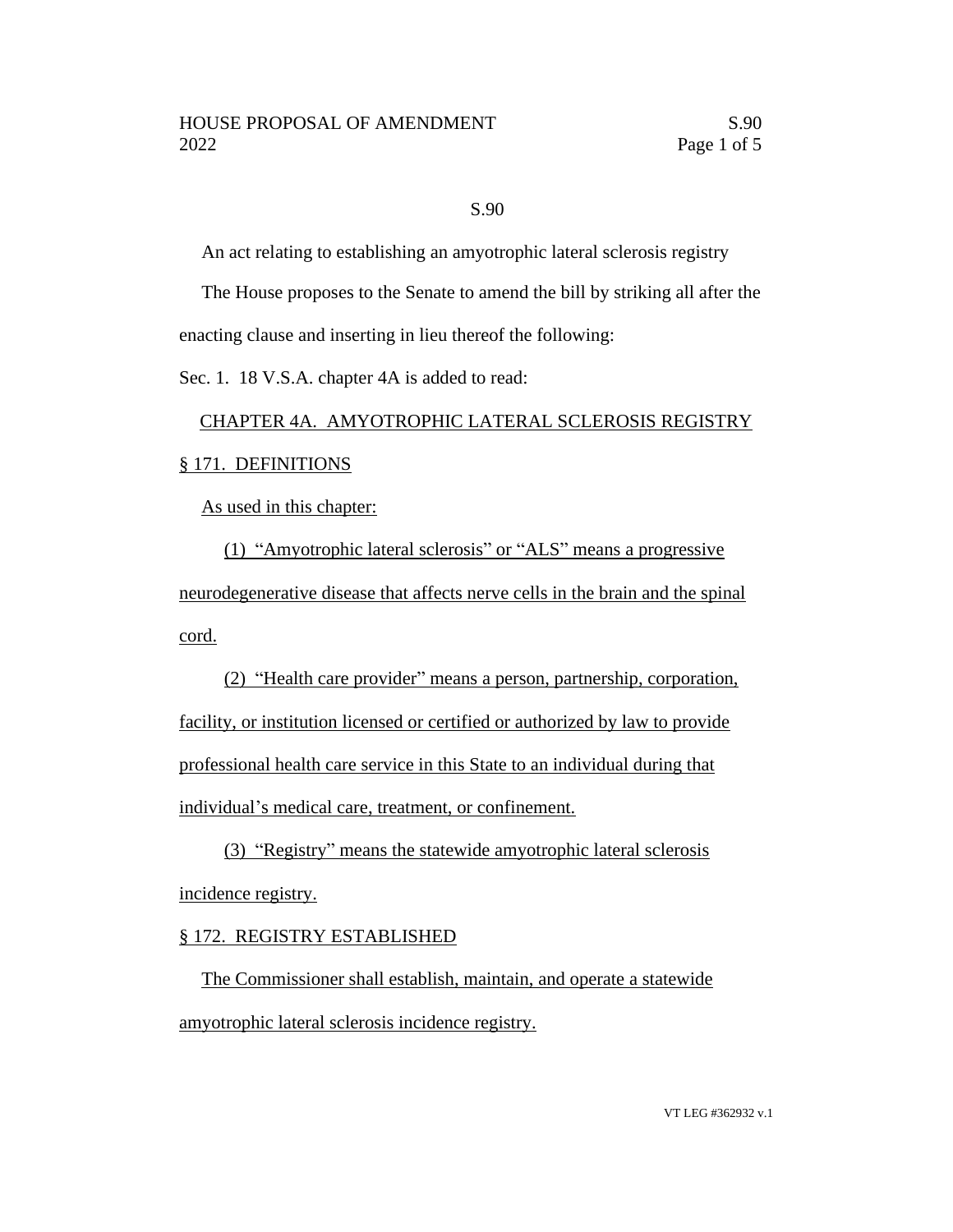#### § 173. DUTY OF HEALTH CARE PROVIDERS

A health care provider that screens for, diagnoses, or provides therapeutic services to patients with amyotrophic lateral sclerosis shall report to the Department all individuals diagnosed as having amyotrophic lateral sclerosis not later than six months for the date of diagnosis. The report shall include information on each individual's usual occupation and industry of employment and other elements determined by rule to be appropriate.

#### § 174. CONFIDENTIALITY

(a)(1) All identifying information regarding an individual patient or health care provider is exempt from public inspection and copying under the Public Records Act and shall be kept confidential.

(2) Notwithstanding subdivision (1) of this subsection, the Commissioner may enter into data sharing and protection agreements with researchers or state, regional, or national amyotrophic lateral sclerosis registries for bidirectional data exchange, provided access under such agreements is consistent with the privacy, security, and disclosure protections in this chapter. In the case of researchers, the Commissioner shall also first obtain evidence of the approval of their academic committee for the protection of human subjects established in accordance with 45 C.F.R. Part 46. The Commissioner shall disclose the minimum information necessary to accomplish a specified research purpose.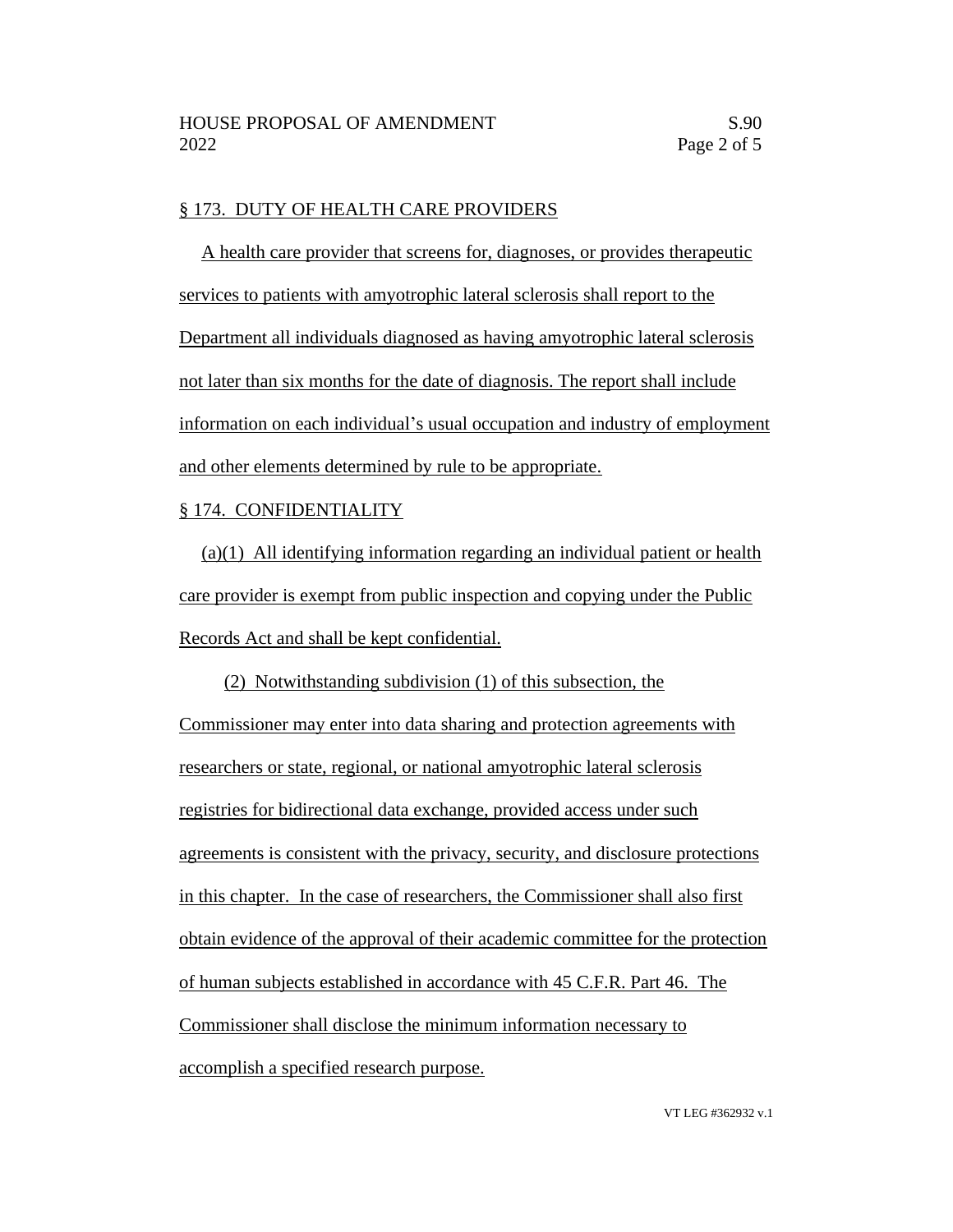(b) The Department may disclose aggregated and deidentified information from the registry.

### § 175. ANNUAL REPORT

Annually, on or before January 15, the Department shall submit a written report to the Governor, the House Committee on Human Services, and the Senate Committee on Health and Welfare containing the statewide prevalence and incidence estimates of amyotrophic lateral sclerosis, including any trends occurring over time across the State. Reports shall not contain information that directly or indirectly identifies an individual patient or health care provider.

#### § 176. RULEMAKING

The Commissioner shall adopt rules pursuant to 3 V.S.A. chapter 25 to implement this chapter, including rules to govern the operation of the registry, data reported to the registry, and data release protocols.

## § 177. LIABILITY

(a) No action for damages arising from the disclosure of confidential or privileged information shall be maintained against any person, or the employer or employee of any person, who participates in good faith in the reporting of amyotrophic lateral sclerosis registry data or data for amyotrophic lateral sclerosis morbidity or mortality studies in accordance with this chapter.

(b) No license of a health care provider shall be denied, suspended, or revoked for the good faith disclosure of confidential or privileged information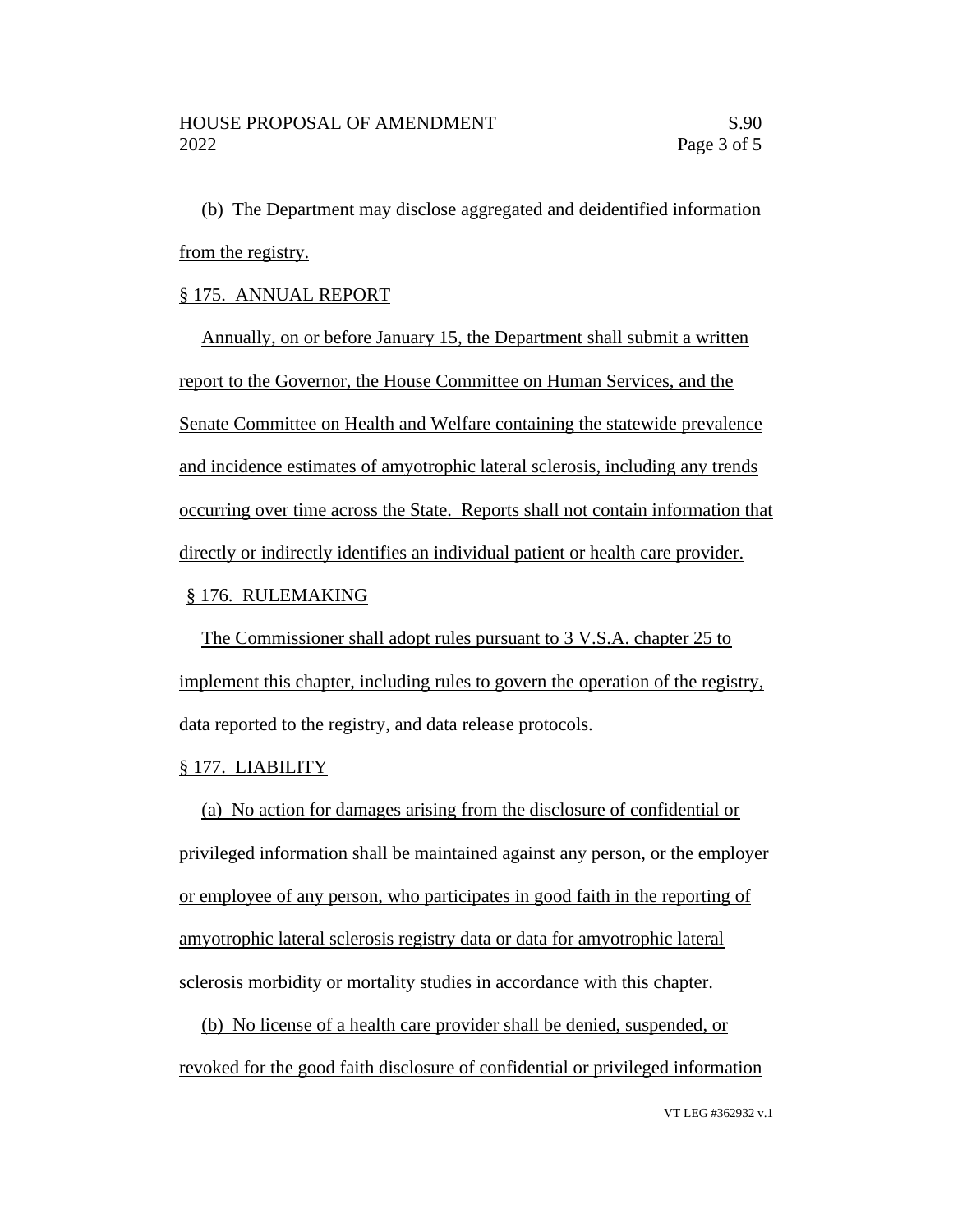in the reporting of amyotrophic lateral sclerosis registry data or data for amyotrophic lateral sclerosis morbidity or mortality studies in accordance with this chapter.

(c) Nothing in this section shall be construed to apply to the unauthorized disclosure of confidential or privileged information when such disclosure is due to gross negligence or willful misconduct.

Sec. 2. DEPARTMENT OF HEALTH; EDUCATIONAL MATERIALS

(a) On or before December 31, 2022, the Commissioner of Health shall develop and make available written educational materials that provide information about the National Amyotrophic Lateral Sclerosis Registry, including:

(1) information regarding how to participate in the National Amyotrophic Lateral Sclerosis Registry and resources that can provide assistance with the registration process;

(2) information regarding the eligibility requirements for participation in the National Amyotrophic Lateral Sclerosis Registry; and

(3) contact information for the National Amyotrophic Lateral Sclerosis Registry and local and national research entities investigating the causes of amyotrophic lateral sclerosis.

(b) On or before December 31, 2022, the Department of Health, in cooperation with appropriate professional licensing boards and professional